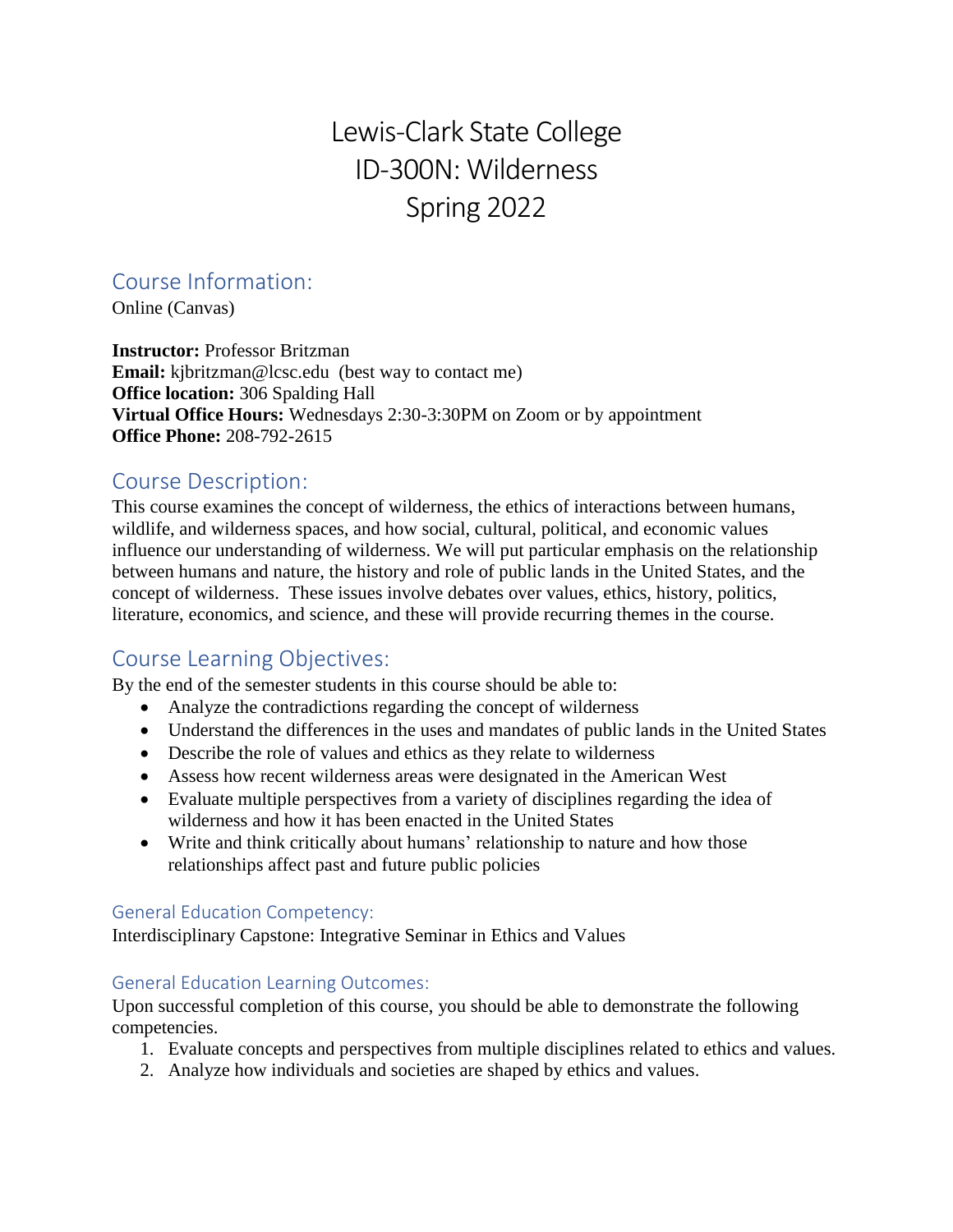- 3. Demonstrate self-reflection, broadened perspective, and respect for diverse viewpoints by exploring issues related to ethics and values.
- 4. Integrate and apply accumulated knowledge to develop strategies or positions that address issues of ethics and values.

## Required Readings:

There is no required textbook for this course. All course materials and readings will be posted on Canvas. Students should expect 6-12 readings per week. Readings will generally be a combination of academic journal articles, scholarly book chapters, and news articles.

| <b>Assignment</b>         | <b>Proportion of final grade</b> |  |
|---------------------------|----------------------------------|--|
| Quizzes                   | 20%                              |  |
| Journal reflections       | 35%                              |  |
| Case study research paper | 15%                              |  |
| Discussion forums         | 15%                              |  |
| Final project             | 15%                              |  |

## Assignments and Grading:

| <b>Grading Scale</b> |                 |
|----------------------|-----------------|
| <b>Letter Grade</b>  | Percentage      |
| A                    | $92.50 - 100$   |
| $A-$                 | 89.50 - 92.49   |
| $B+$                 | 87.50 - 89.49   |
| B                    | $82.50 - 87.49$ |
| $B-$                 | 79.50 - 82.49   |
| $C+$                 | 77.50 - 79.49   |
| $\mathsf{C}$         | 72.50 - 77.49   |
| $C-$                 | $69.50 - 72.49$ |
| $D+$                 | $67.50 - 69.49$ |
| D                    | $62.50 - 67.49$ |
| $D-$                 | $59.50 - 62.49$ |
| F                    | 59.49 or lower  |

My policy is that all grade inquiries must be made **in writing** no fewer than 24 hours and no more than one week after the class in which the graded assignment is first handed back.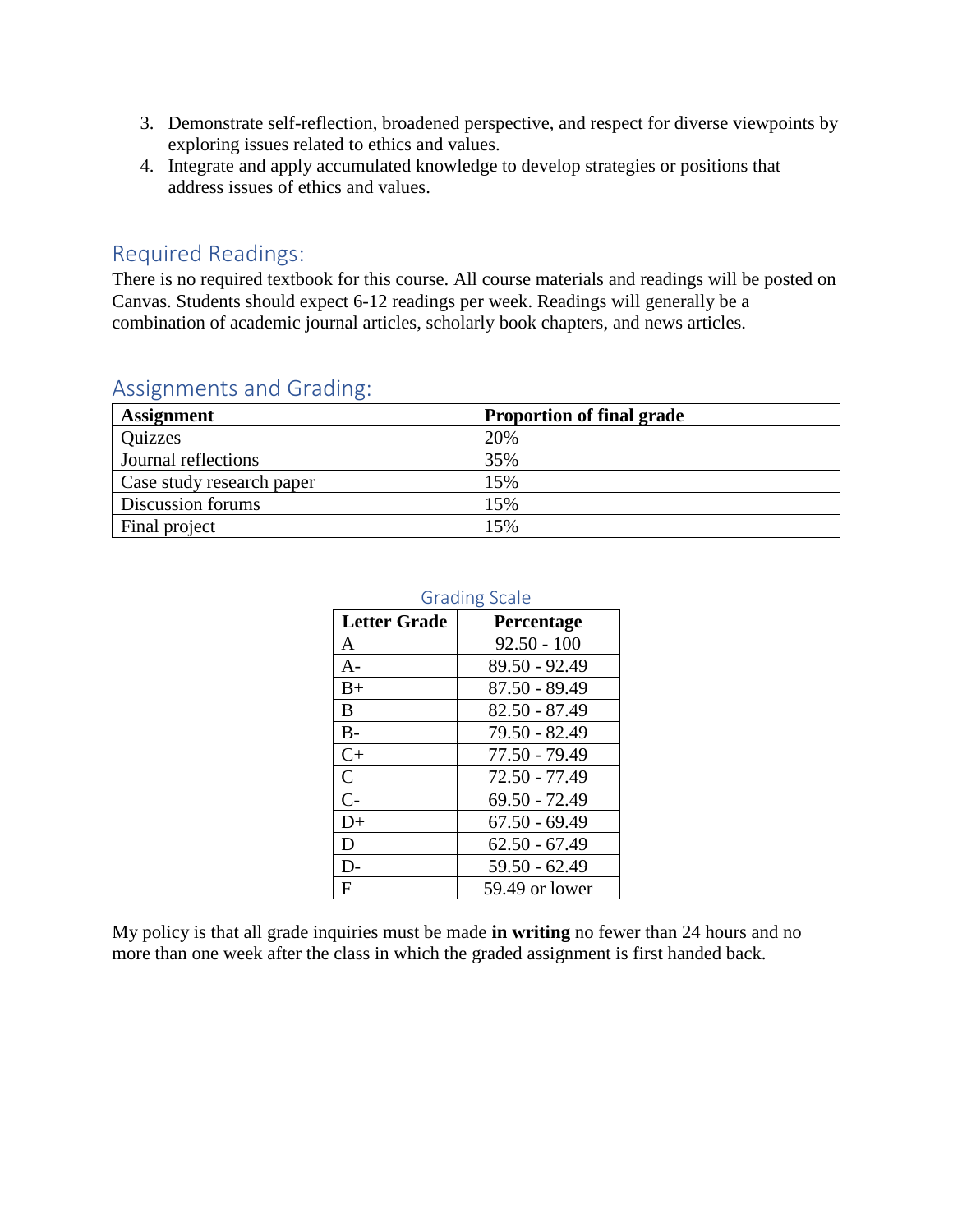## Course Requirements:

### 1. Quizzes

To assess how well students are keeping up the readings and course materials and to make sure students are completing the readings/course materials, quizzes will be given each week (in general, two quizzes per week). Students can take each quiz up to two times; however, the final score will be the average of the two quiz scores. For example, if you took a quiz and got a 70% (C-) on it, you can retake the quiz, get a 100% (A), and end up with a final grade of 85% (B) for the quiz. Of course, students can also take the quiz only once if they are satisfied with the first score. Your lowest quiz score will be dropped from your final grade.

### 2. Journal reflections

Each week you will be required to complete 1-2 journal reflections based on the week's content. These reflections are a significant portion of your grade and you should be thoughtful and thorough in your responses. The content for this course is nuanced and complex so these reflections will offer you a chance to wrestle with the complexities of the course topics, explain and assess your own perspectives and opinions, and demonstrate your knowledge of the course material each week.

#### 3. Case study research paper

Students will complete a case study on the Idaho Boulder-White Clouds wilderness (i.e. Cecil D. Andrus-White Clouds wilderness) area. Several sources will be provided to start the case study and students will be required to look up additional sources to complete this assignment. The case study serves as your major research paper for this class. Further information about this assignment will be provided via the class Canvas page.

#### 4. Discussion forums

People often hold differing ideas about the wilderness. To explore the differences in perspectives among students in the class, you will be asked to complete, analyze, and summarize survey results about the wilderness from your classmates several times throughout the semester. You will also complete several discussion posts throughout the semester. The first part of this grade will be based on introducing yourself to the class on the class introduction forum. Surveys will be graded based on completion.

#### 5. Final project

By the end of this course, students will be asked to synthesize what they've learned into a final paper by assessing the complexities and contradictions regarding the idea of wilderness. Information and instructions will be posted to the "Final project" module in Canvas.

## Course Policies:

#### 1. Late work:

In order to be successful in this course, it is necessary to check in the class Canvas page regularly, review the class email reminders each week, keep up with the assigned readings, and turn in all work on time. I recognize that life happens, and I ask that you notify me **24 hours**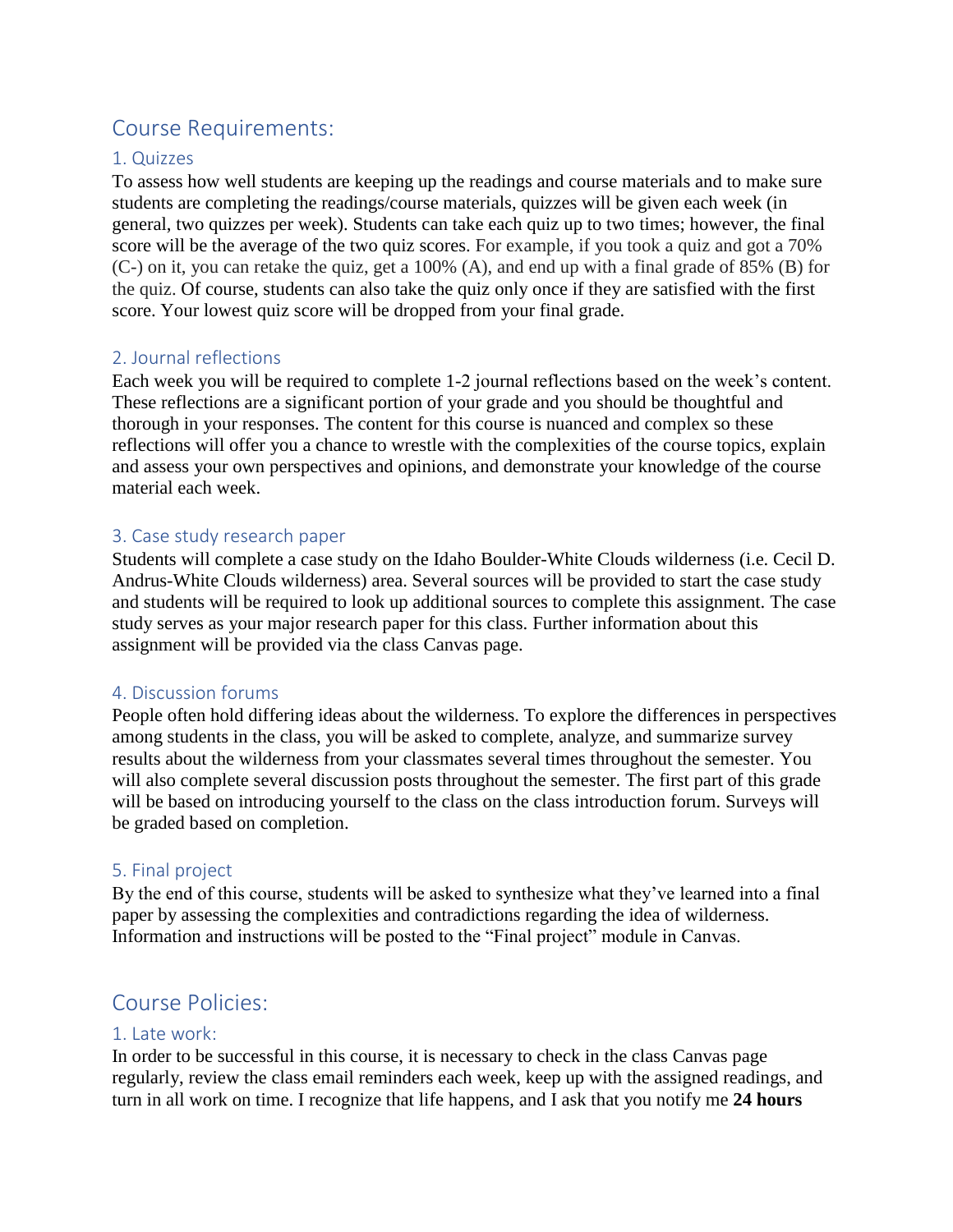**before the due date** to discuss a deadline extension. I am open to granting extensions, but communication is key so that we can develop a plan for students to complete the work. Barring such an agreement, late work will be assessed a penalty of ten percentage points per day for each day past the due date. In general, you should plan ahead so that you will be able to meet class requirements and deadlines even if you have computer troubles, are sick, or are out of town in the days before an assignment is due. **All due dates time are in Pacific Time.**

#### 2. Academic integrity:

University standards for academic integrity apply in this class. Any form of plagiarism or cheating will not be tolerated. When you turn in an assignment, make sure everything in it is your own work and that you have made the appropriate references where necessary. You are expected to know and understand the college's policies on this matter. If you have questions about these standards, please consult the [student code of conduct](http://www.lcsc.edu/student-affairs/student-code-of-conduct/prohibited-conduct/) on academic integrity (http://www.lcsc.edu/student-affairs/student-code-of-conduct/prohibited-conduct/). We will discuss guidelines for written work for each assignment but when in doubt do not hesitate to ask for clarification. The LCSC Writing Center (Library, room 172) is also a good resource for students who have questions about writing or would like assistance with their writing assignments. Full information about their services is provided at their [website](http://www.lcsc.edu/writing-center) (http://www.lcsc.edu/writing-center). Additionally, a great online source is the [Purdue](https://owl.purdue.edu/owl/purdue_owl.html)  [University Online Writing Lab](https://owl.purdue.edu/owl/purdue_owl.html) (https://owl.purdue.edu/owl/purdue\_owl.html).

#### 3. Course website:

Our course website is your LC Canvas page [\(https://lcsc.instructure.com/login/canvas\)](https://lcsc.instructure.com/login/canvas). You will find the syllabus, course readings, assignment information, quizzes, journal instructions, class announcements, your grades, etc. on the Canvas webpage.

#### 4. Office hours and email:

If you have any questions, I encourage you to contact me via email. Monday through Friday I will always try to answer emails within 24 hours. Because this is an online class, I will also do my best to answer emails sent over the weekend as quickly as possible. I will let you know if I have a conflict that will affect email response times.

This semester I will be holding virtual office hours and appointments via Zoom. I want to help you do well in this course, so please do not hesitate to ask me questions and be in touch.

#### 5. Question and answer forum:

If you have a general question about the course, there is a good chance that your fellow classmates may have the same question. A Q&A forum is on the class webpage to post general course questions so that everyone can see this content. The forum can be found on the "Discussions" section of the Canvas page. Questions about course administration issues, course content, and clarification questions should be posted to the forum. Questions regarding personal issues or your grades should be emailed directly to Professor Britzman.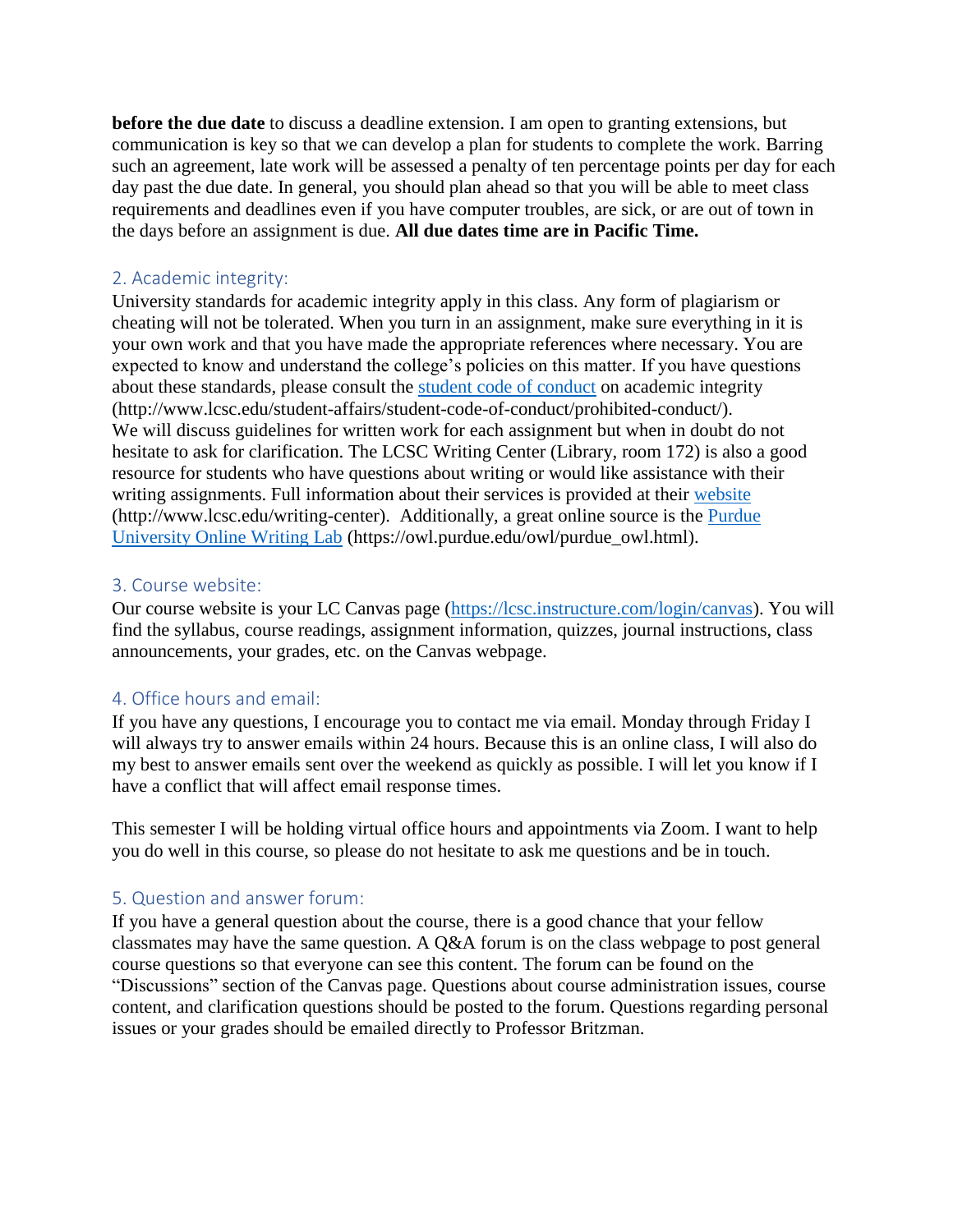### 6. Classroom environment:

Diverse backgrounds and experiences are essential to the critical thinking endeavor at the core of university education. Therefore, I expect you to follow the Code of Conduct in your interactions with your colleagues and me in this course by respecting the social and cultural differences among us, which may include, but are not limited to: age, cultural background, disability, ethnicity, family status, gender identity, citizenship and immigration status, national origin, race, religious and political beliefs, sexual orientation, socioeconomic status, and veteran status. Please talk with me right away if you experience disrespect in this class, and I will work to address it in an educational manner.

#### 7. Students with disabilities:

Students with learning disabilities will be accommodated in accordance with university guidelines. Please speak with me during the first two weeks of class and consult the LCSC Student Counseling Center immediately (Sam Glenn Complex, Room 212; phone 208-792- 2211).

#### 8. Course pace:

You will have a full week to complete your weekly assignments. Each weekly unit will start on Mondays and end on Sunday nights. 11:59PM (Pacific Time) will always serve as the deadline time for submitting assignments. All assignments will be submitted through the Canvas system or uploaded to Canvas. I strongly encourage you to work throughout the week rather than waiting until the last day to complete all of the weekly assignments and readings.

Weekly course materials will be released one week ahead of time so that you can work slightly ahead if you prefer.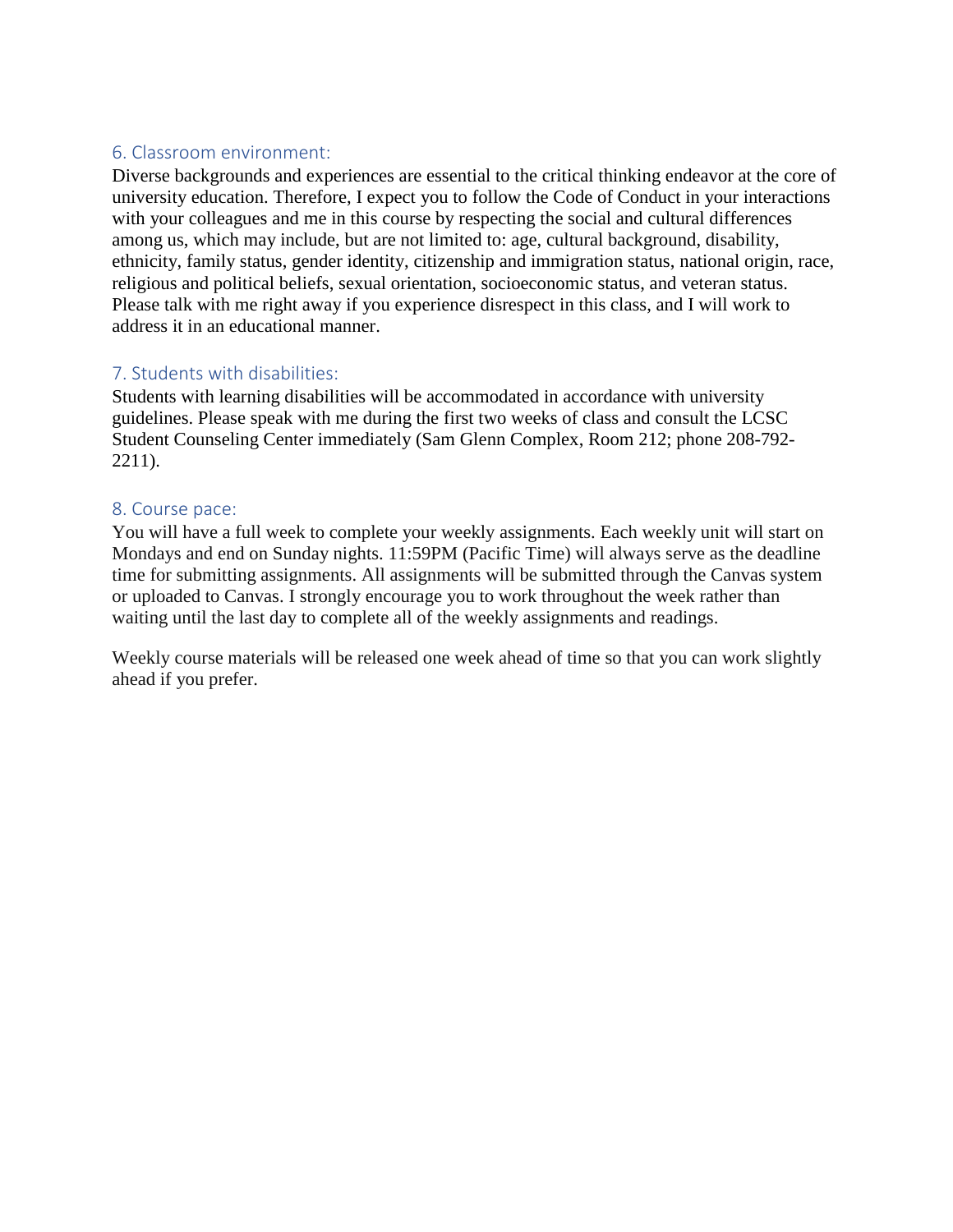| <b>Week</b>                 | <b>Topic</b>                     | <b>Readings</b>                                |  |
|-----------------------------|----------------------------------|------------------------------------------------|--|
| Week 1:                     | Orientation                      | The Wilderness Act of 1964                     |  |
| <b>January 18-</b>          | The Wilderness Act               |                                                |  |
| <b>January 23</b>           |                                  |                                                |  |
|                             | <b>Part I: Values and Nature</b> |                                                |  |
| Week 2:                     | Ethics, values, and              | The Nature of America                          |  |
| <b>January 24-</b>          | contradictions                   |                                                |  |
| <b>January 30</b>           |                                  | The Value of Wilderness                        |  |
|                             |                                  |                                                |  |
|                             |                                  | The Trouble with Wilderness                    |  |
|                             |                                  | The Pristine Myth                              |  |
|                             |                                  |                                                |  |
|                             |                                  |                                                |  |
| Part II: Background to Land |                                  |                                                |  |
| Week 3:                     | Indigenous influence             | A Note on Naming                               |  |
| <b>January 31-</b>          |                                  |                                                |  |
| <b>February 6</b>           |                                  | In Wilderness There is Life                    |  |
|                             |                                  |                                                |  |
|                             |                                  | Reconceptualizing the Wilderness               |  |
|                             |                                  | Dispossessing the Wilderness                   |  |
| Week 4:                     | European influence               |                                                |  |
| <b>February 7-</b>          |                                  | <b>Wilderness and First Contact</b>            |  |
| <b>February 13</b>          |                                  |                                                |  |
|                             |                                  | The "Frontier Thesis"                          |  |
| Week 5:                     | Conservation,                    | <b>Conservation versus Preservation</b>        |  |
| February 14-                | preservation, and the            |                                                |  |
| <b>February 20</b>          | land ethic                       | A Sylvan Prospect: John Muir, Gifford Pinchot, |  |
|                             |                                  | And Early Twentieth-Century Conservationism    |  |
|                             |                                  |                                                |  |
|                             |                                  | The Land Ethic                                 |  |
|                             |                                  | The Land Ethic Evolved                         |  |
|                             |                                  |                                                |  |

# Course Schedule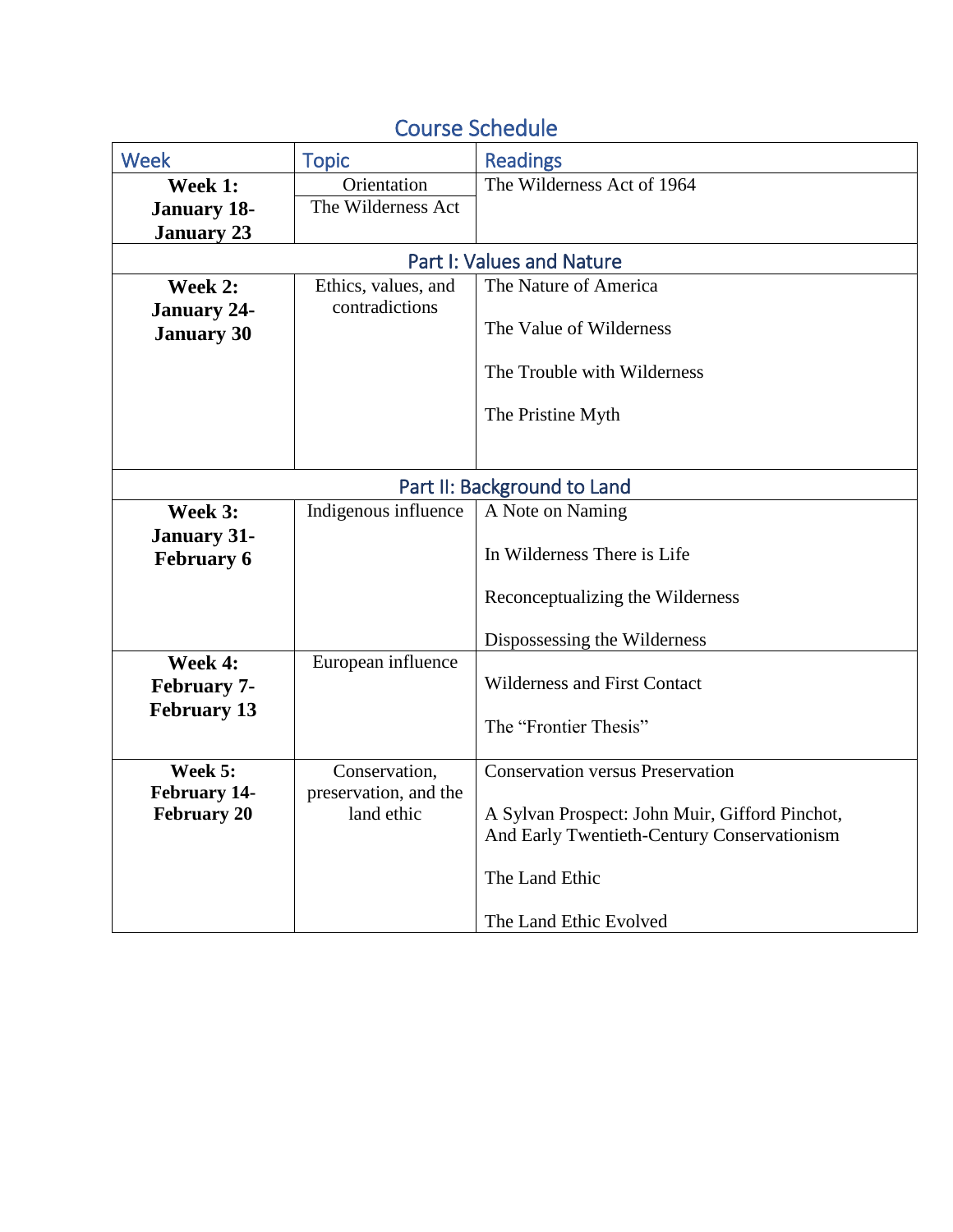| Part III: Land and Agencies               |                            |                                                        |
|-------------------------------------------|----------------------------|--------------------------------------------------------|
| Week 6:                                   | History of land rights     | America's Public Lands Explained                       |
| <b>February 21-</b><br><b>February 27</b> |                            | Disposing of the Public Domain                         |
|                                           |                            | A Public Land System Emerges                           |
|                                           |                            | <b>Push to Transfer Federal Lands</b>                  |
| Week 7:<br><b>February 28-</b>            | Wilderness areas           | How Do We Define Wilderness?                           |
| March 6                                   |                            | <b>Drakes Estero Restoration</b>                       |
|                                           |                            | Wilderness Parks and their Discontents                 |
|                                           |                            | When Indigenous Rights and Wilderness Collide          |
|                                           |                            | Gender and Wilderness                                  |
| Week 8:                                   | <b>U.S. Forest Service</b> | America's Public Lands - National Forests              |
| <b>March 7-March 13</b>                   |                            | The End of the Road                                    |
|                                           | <b>Bureau of Land</b>      | BLM 70 <sup>th</sup> Anniversary                       |
|                                           | Management                 |                                                        |
|                                           |                            | How to Resolve an Armed Standoff                       |
|                                           |                            | <b>Oregon Standoff</b>                                 |
| Week 9:                                   | Mining, grazing and        | Mining and Wilderness                                  |
| <b>March 14-March</b><br>20               | hunting                    | Livestock Grazing on Federal Land                      |
|                                           |                            | Grazing and Federal vs. State Land                     |
|                                           |                            | <b>Externalization of Costs</b>                        |
|                                           |                            | I'm an Oregon Rancher                                  |
|                                           |                            | Grazing in the National Wilderness Preservation System |
|                                           |                            | Why You Don't Want States Managing Public Lands        |
|                                           |                            | <b>Public Lands and Rural Economics</b>                |
|                                           |                            | Economic Fate in Idaho                                 |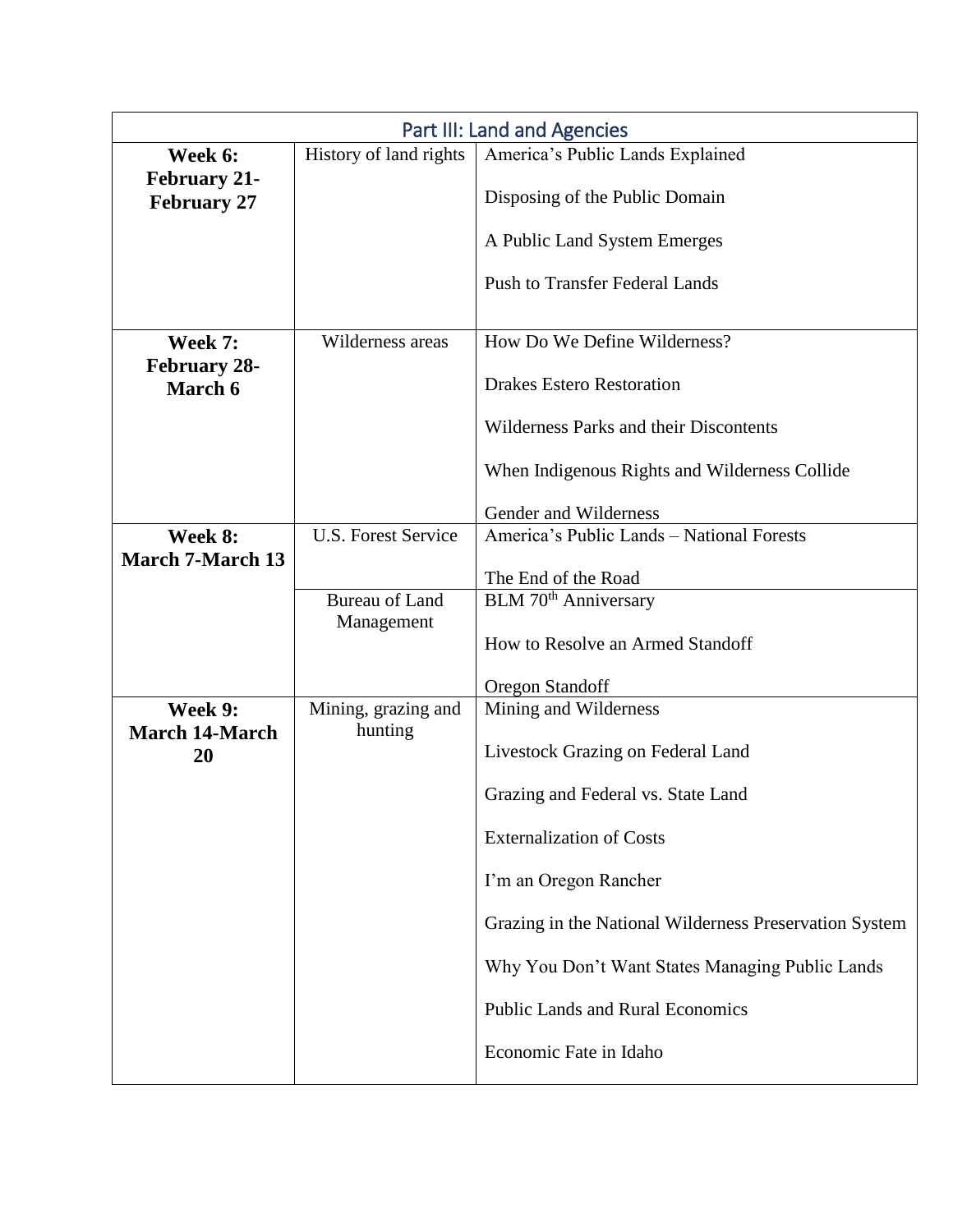|                                          |                                                | The Influence of Transferring Public Lands on Hunting<br>and Fishing |
|------------------------------------------|------------------------------------------------|----------------------------------------------------------------------|
|                                          |                                                |                                                                      |
|                                          |                                                | The Influence of Public Lands on Hunting                             |
| <b>Week 10:</b><br><b>March 21-March</b> | <b>National Parks and</b><br>the National Park | Polemic: Industrial Tourism and the National Parks                   |
| 27                                       | Service                                        | <b>Our Crowded National Parks</b>                                    |
|                                          |                                                | <b>Beyond Sightseeing</b>                                            |
|                                          |                                                | Is Instagram Ruining the Great Outdoors?                             |
|                                          |                                                | Stop Blaming Instagram for Ruining the Great Outdoors                |
| Spring break (March 28-April 1)          |                                                |                                                                      |
| Part IV: Interactions with Wilderness    |                                                |                                                                      |
| <b>Week 11:</b>                          | Idaho wilderness                               | Dark Sky Reserve                                                     |
| April 4-April 10                         | areas<br>Case study                            |                                                                      |
|                                          | assignment                                     |                                                                      |
|                                          | <i>instructions</i>                            |                                                                      |
| <b>Week 12:</b>                          | Public opinion                                 | Public Opinion and the Environment                                   |
| April 11-April 17                        |                                                | <b>Public Opinion and Wilderness Report</b>                          |
|                                          |                                                | 2021 State of the Rockies                                            |
|                                          |                                                | #OutsideforAll Research                                              |
|                                          |                                                | We are Wired to be Outside                                           |
|                                          | Demographics                                   | Don't Care about National Parks? The Parks Service<br>Needs You To   |
|                                          |                                                | Diversity in National Parks                                          |
|                                          |                                                | Nature's Calling                                                     |
|                                          |                                                | <b>Adaptative Outdoor Experiences</b>                                |
| <b>Week 13:</b>                          | Recreation                                     | Who Pays for Rescues?                                                |
| April 18-April 24                        |                                                |                                                                      |
|                                          |                                                | Rescue Comes at a Cost                                               |
|                                          |                                                | Is Search and Rescue a Public Service?                               |
|                                          |                                                | When Hikers Need Help                                                |
|                                          |                                                | Wilderness Wars                                                      |